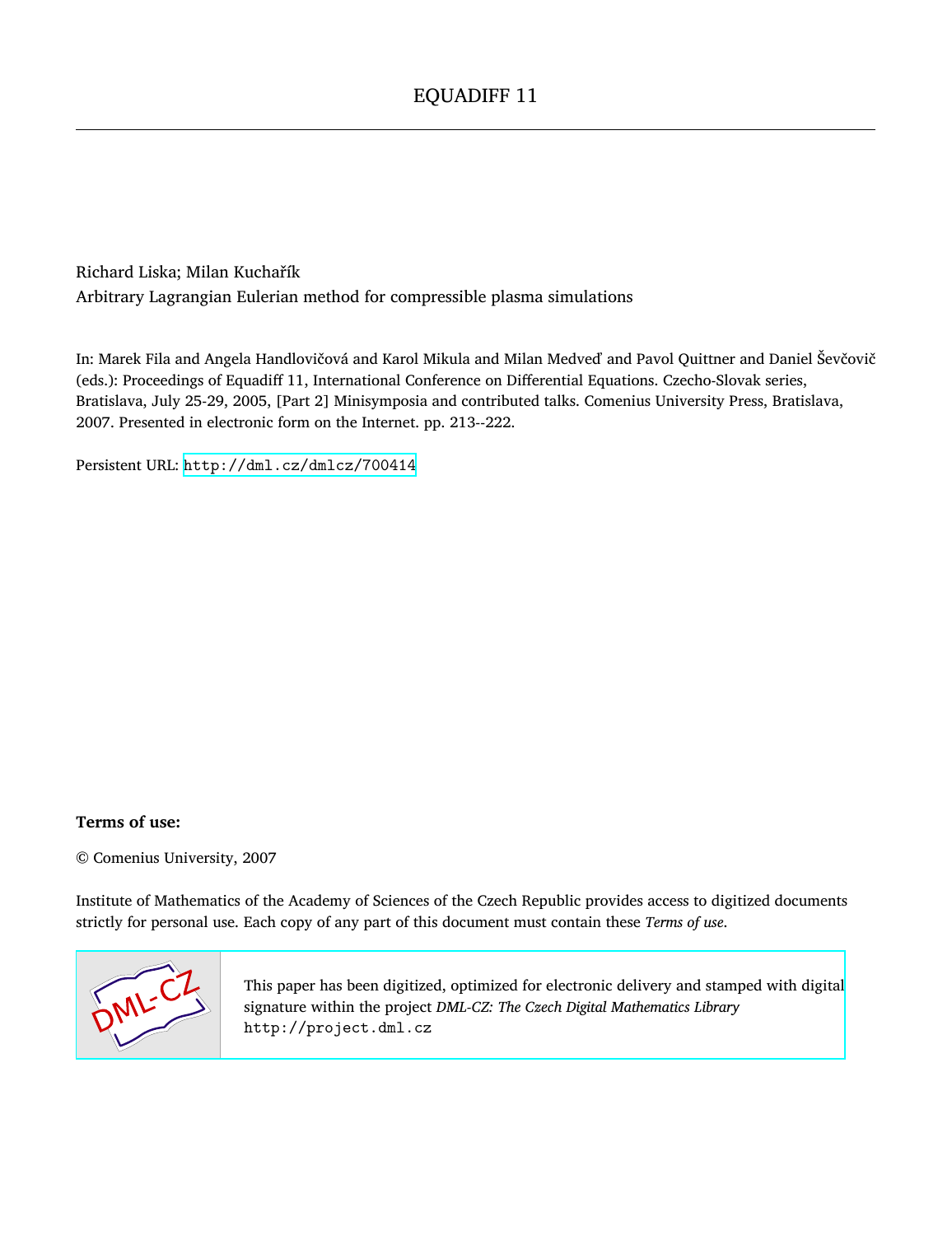## ARBITRARY LAGRANGIAN EULERIAN METHOD FOR COMPRESSIBLE PLASMA SIMULATIONS<sup>∗</sup>

#### RICHARD LISKA<sup>†</sup> AND MILAN KUCHAŘÍK<sup>‡</sup>

Abstract. Laser plasma is modeled by Lagrangian hydrodynamical equations including heat conductivity and laser absorption. The hyperbolic part of the model is treated by Arbitrary Lagrangian Eulerian (ALE) method which avoids moving mesh distortion and parabolic heat conductivity part is treated by splitting and mimetic method. High velocity laser accelerated disc impact problems for which standard Lagrangian simulation method fails are treated well by the ALE method.

Key words. Euler equations, Lagrangian hydrodynamics, ALE, laser plasma simulations

AMS subject classifications. 35L60, 35L65, 76N1

1. Introduction. Compressible laser plasma typically includes regions of high compression and/or large expansion which require treatment by Lagrangian hydrodynamics allowing large scale changes of computational domain with moving boundaries and moving boundary conditions. The Euler equations for compressible fluid in Lagrangian coordinates with heat conductivity and laser absorption are

$$
\frac{\mathrm{d}\,\rho}{\mathrm{d}\,t} + \rho \,\mathrm{div}\,\mathbf{u} = 0, \qquad \frac{\mathrm{d}\,\mathbf{x}}{\mathrm{d}\,t} = \mathbf{u} \tag{1.1}
$$

<span id="page-1-0"></span>
$$
\rho \frac{\mathrm{d}\,\mathbf{u}}{\mathrm{d}\,t} + \text{grad}\,p = 0\tag{1.2}
$$

$$
\rho \frac{\mathrm{d}\,\epsilon}{\mathrm{d}\,t} + p \,\mathrm{div}\,\mathbf{u} = \mathrm{div}(\kappa \,\mathrm{grad}\,T) - \mathrm{div}(I) \tag{1.3}
$$

where **x** is position, t time,  $\rho$  density, **u** fluid velocity, p pressure,  $\epsilon = E/\rho - \mathbf{u}^2/2$  specific internal energy, E density of total energy, T temperature  $\kappa$  heat conductivity coefficient and  $I$  laser intensity. The total Lagrangian time derivatives include convective terms

$$
\frac{\mathrm{d}}{\mathrm{d}t} = \frac{\partial}{\partial t} + \mathbf{u} \cdot \text{grad}.
$$

The computational mesh is fixed to the fluid and moves with the fluid. Its movement is described by the second equation from [\(1.1\)](#page-1-0) which is ordinary differential equation being solved for every node of the mesh. As the mesh is moving with the fluid there is no mass flux between cells through the mesh edges.

In some cases (e.g. in problems involving shear flows) however the moving mesh can degenerate and become invalid with inverted cells when some node crosses the opposite edge of the same cell. An example of such problem is presented in FIG. [1.1.](#page-2-0) The FIG. [1.1\(](#page-2-0)a) presents the initial conditions, the lighter part on left has higher density and is at rest, while the darker part on right has lower density and is moving by high velocity to the

<sup>∗</sup>This work was supported in part by the Czech Ministry of Education grant MSM 6840770022.

<sup>&</sup>lt;sup>†</sup> Czech Technical University in Prague, Faculty of Nuclear Sciences and Physical Engineering, Břehová 7, 115 19 Prague 1, Czech Republic, liska@siduri.fjfi.cvut.cz

<sup>‡</sup> Los Alamos National Laboratory, T-7, MS B284, Los Alamos, NM 87545, U.S.A. kucharik@lanl.gov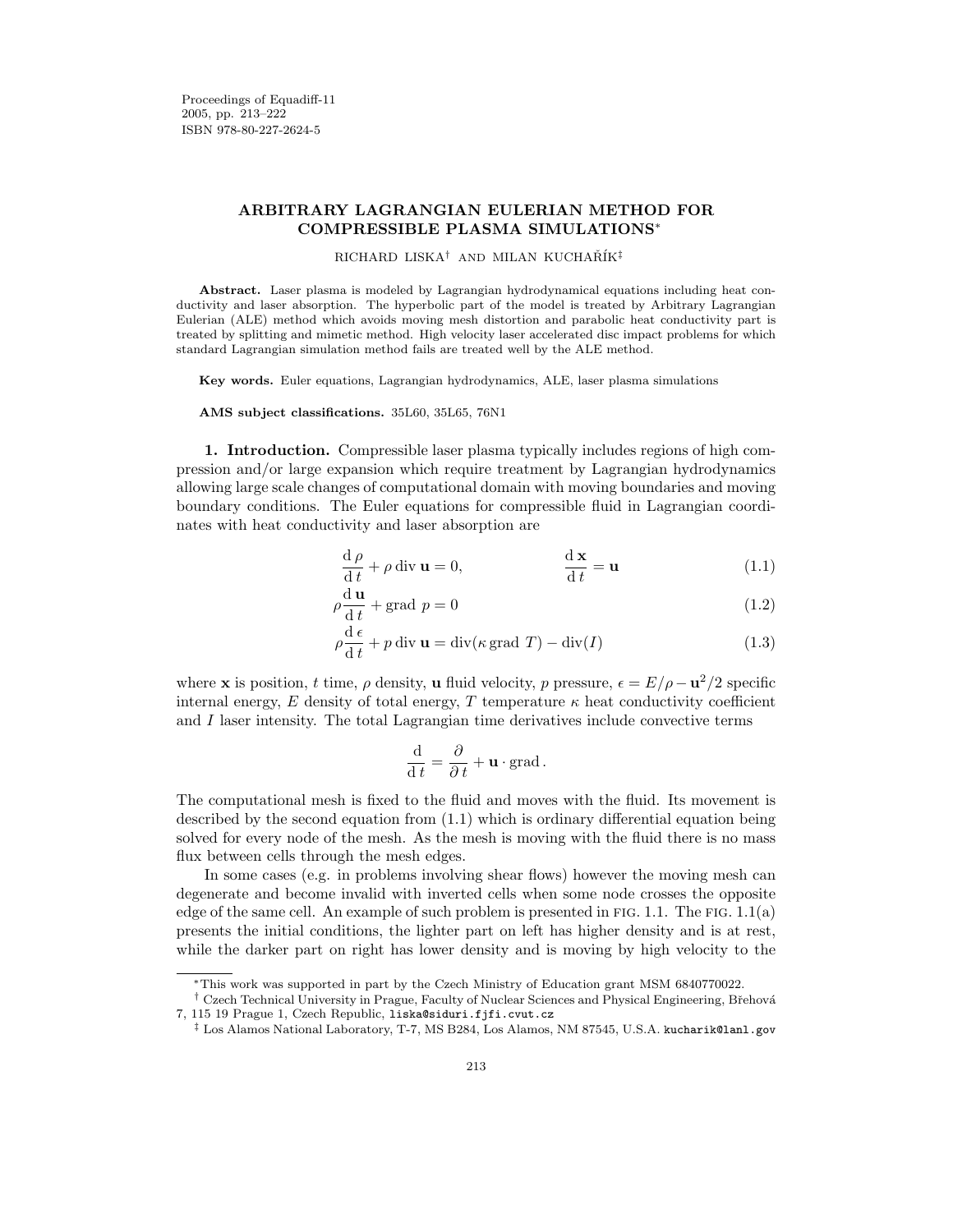left. The results for this disc impact problem computed by pure Lagrangian method is presented in FIG.  $1.1(b)$  $1.1(b)$ , the mesh is severely distorted and will soon become invalid so that the Lagrangian computation cannot continue.



<span id="page-2-0"></span>Fig. 1.1. Density profiles of homogeneous disc impact problem: (a) Initial conditions, (b) Results of pure Lagrangian simulation, (c) Results of ALE simulation.

The mesh distortion can be avoided by using Arbitrary Lagrangian Eulerian (ALE) method [\[11\]](#page-10-0) as shown for the same problem in FIG.  $1.1(c)$  $1.1(c)$ . The ALE method is a combination of Lagrangian and Eulerian methods and consists of three phases. In the first phase several time steps of standard Lagrangian computation are performed. The second phase is rezoning which smooths the distorted computational mesh. And the last third phase is remapping which conservatively interpolate (remaps) the conservative quantities from the old to the new, better mesh. After remapping the method returns to the Lagrangian computation in the first phase. Remapping corresponds to the Eulerian part of ALE method and allows mass flux between cells. ALE method combines positives of both approaches, the mesh moves with fluid (as Lagrangian), but Eulerian part keeps the mesh smooth.

The ALE method is recently becoming more and more popular [\[16,](#page-10-1) [1,](#page-10-2) [3,](#page-10-3) [15\]](#page-10-4).

**2. Lagrangian Hydrodynamics.** The hyperbolic part of our system  $(1.1)$ – $(1.3)$ (omitting heat conductivity and laser absorption) is standard Lagrangian hydrodynamics and is numerically treated by compatible method [\[7,](#page-10-5) [5\]](#page-10-6). Scalar quantities (density, pressure, internal energy, temperature) are defined inside grid cells, vector quantities (positions, velocities) are defined at grid nodes. We use logically rectangular quadrilateral mesh.

Compatible hydrodynamics method is based on zonal, subzonal, and viscosity forces acting on each grid node. The zonal pressure force is the force from all neighboring grid cells to the node due to the pressure inside cells. The subzonal pressure force [\[8\]](#page-10-7) depends on the difference between the pressure in cell, and the pressure in cell corners (the cell corner is a quadrilateral whose vertexes are one node, one center of a cell and two centers of edges). The subzonal pressure force reduces artificial hourglass type grid distortions and is controlled by merit factor. Viscosity force adds artificial viscosity which is the essential part of the compatible method. The simplest bulk viscosity is based on Kuropatenko formula [\[14\]](#page-10-8). Other possibilities include more complicated edge viscosity [\[6\]](#page-10-9) or tensor viscosity [\[4\]](#page-10-10). One can include other force sources as gravity or laser absorption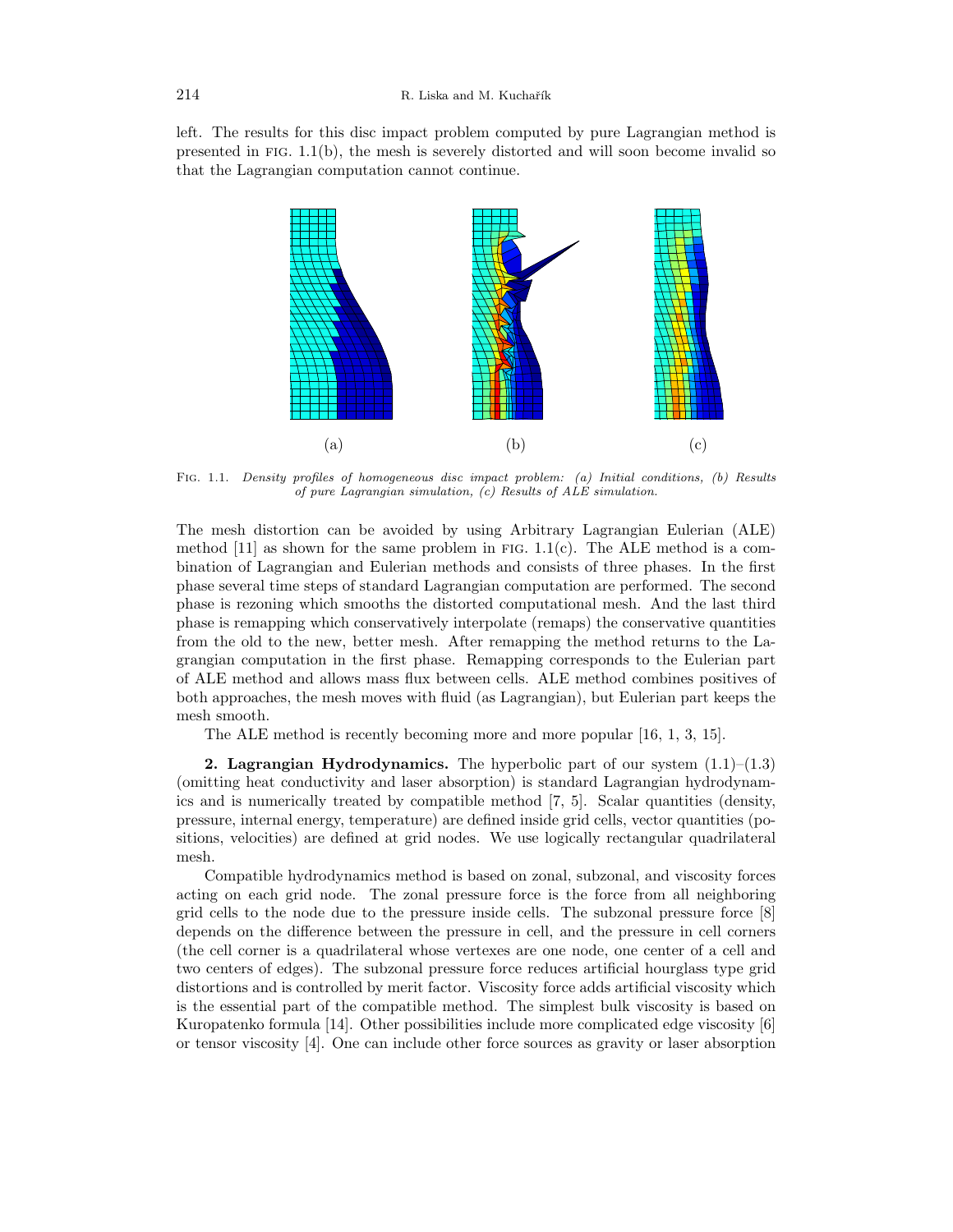in the Lagrangian hydrodynamics.

3. Rezoning. The rezoning phase of the ALE method covers mesh smoothing and untangling. For remapping we need to move only those vertexes which are necessary to move and as little as possible. There exist several methods for rezoning, e.g. combination of feasible set method and numerical optimization [\[20\]](#page-10-11) or reference Jacobian method [\[12\]](#page-10-12).

One of the simplest methods which we use is Winslow smoothing method [\[21\]](#page-10-13). The new positions of the mesh nodes are computed (with possible iteration over l starting at old Lagrangian mesh) as

$$
\begin{split} \vec{x}_{i,j}^{l+1} &= \frac{1}{2 \left(\alpha^{l} + \gamma^{l} \right)} \left(\alpha^{l} \left(\vec{x}_{i,j+1}^{l} + \vec{x}_{i,j-1}^{l} \right) + \gamma^{l} \left(\vec{x}_{i+1,j}^{l} + \vec{x}_{i-1,j}^{l} \right) \right. \\ & \qquad \qquad \left. - \frac{1}{2} \; \beta^{l} \left(\vec{x}_{i+1,j+1}^{l} - \vec{x}_{i-1,j+1}^{l} + \vec{x}_{i-1,j-1}^{l} - \vec{x}_{i+1,j-1}^{l} \right) \right), \end{split}
$$

where the coefficients  $\alpha^l = x_{\xi}^2 + y_{\xi}^2$ ,  $\beta^l = x_{\xi} x_{\eta} + y_{\xi} y_{\eta}$ ,  $\gamma^l = x_{\eta}^2 + y_{\eta}^2$ , and  $(\xi, \eta)$  are logical coordinates  $\xi_i = i/M$ ,  $\eta_j = j/N$  for  $i = 0, ..., M$  and  $j = 0, ..., N$ . The derivatives  $x_{\xi}, x_{\eta}$  are approximated by the central differences

$$
(x_{\xi})_{i,j} \approx \frac{x_{i+1,j} - x_{i-1,j}}{2}, \qquad (x_{\eta})_{i,j} \approx \frac{x_{i,j+1} - x_{i,j-1}}{2}
$$
 (3.1)

and similarly for y.

4. Remapping. The remapping phase of the ALE method is in fact conservative interpolation of conserved quantities from the old mesh to the new smoother one. We first perform piecewise linear reconstruction of conserved quantities (as density) on each cell of the old mesh with Barth-Jasperson limiter [\[2\]](#page-10-14). The reconstruction is followed by integration of reconstruction on the old mesh over cells of the new mesh to get total values (as mass) inside each new cell which together with cell volume results in new remapped value of conserved quantity on the new mesh. The most natural is the exact integration of reconstructed function over overlapped areas of new and old cells which however requires computing cells intersections which is rather slow. We use more effective approximate integration [\[13,](#page-10-15) [9\]](#page-10-16) over regions swept by edges as the edges move from old mesh to the new one, see fig. [4.1.](#page-2-0) The integral over new cell can be decomposed as sum of signed integrals over four swept regions and integral over the old cell. The volume integrals of reconstructed function are reduced to boundary integrals and evaluated exactly as reconstructed function is linear. So the new mass is

$$
\tilde{m}_{i+\frac{1}{2},j+\frac{1}{2}}^*=m_{i+\frac{1}{2},j+\frac{1}{2}}+\mathcal{F}_{i+1,j+\frac{1}{2}}^*+\mathcal{F}_{i,j+\frac{1}{2}}^*+\mathcal{F}_{i+\frac{1}{2},j+1}^*+\mathcal{F}_{i+\frac{1}{2},j}^*\,,
$$

where the mass of the swept region  $\delta F_{i,j+\frac{1}{2}}$  (quadrilateral  $P_{i,j}, P_{i,j+1}, \tilde{P}_{i,j+1}, \tilde{P}_{i,j}$ ) is

$$
\mathcal{F}_{i,j+\frac{1}{2}}^* = \int\limits_{\delta F_{i,j+\frac{1}{2}}} g_{i,j+\frac{1}{2}}(x,y) \, \mathrm{d}V,
$$

and reconstruction  $g_{i,j+\frac{1}{2}}(x,y)$  is taken from the appropriate cell (in which most of the swept region lies), e.g. in FIG. [4.1](#page-2-0) it would be taken from cell  $i - \frac{1}{2}, j + \frac{1}{2}$ . The masses and volumes of swept regions are signed, e.g. all swept regions of the cell  $i + \frac{1}{2}, j + \frac{1}{2}$ in fig. [4.1](#page-2-0) are positive as all four edges move in the outward direction. The described remapping method preserves linear functions.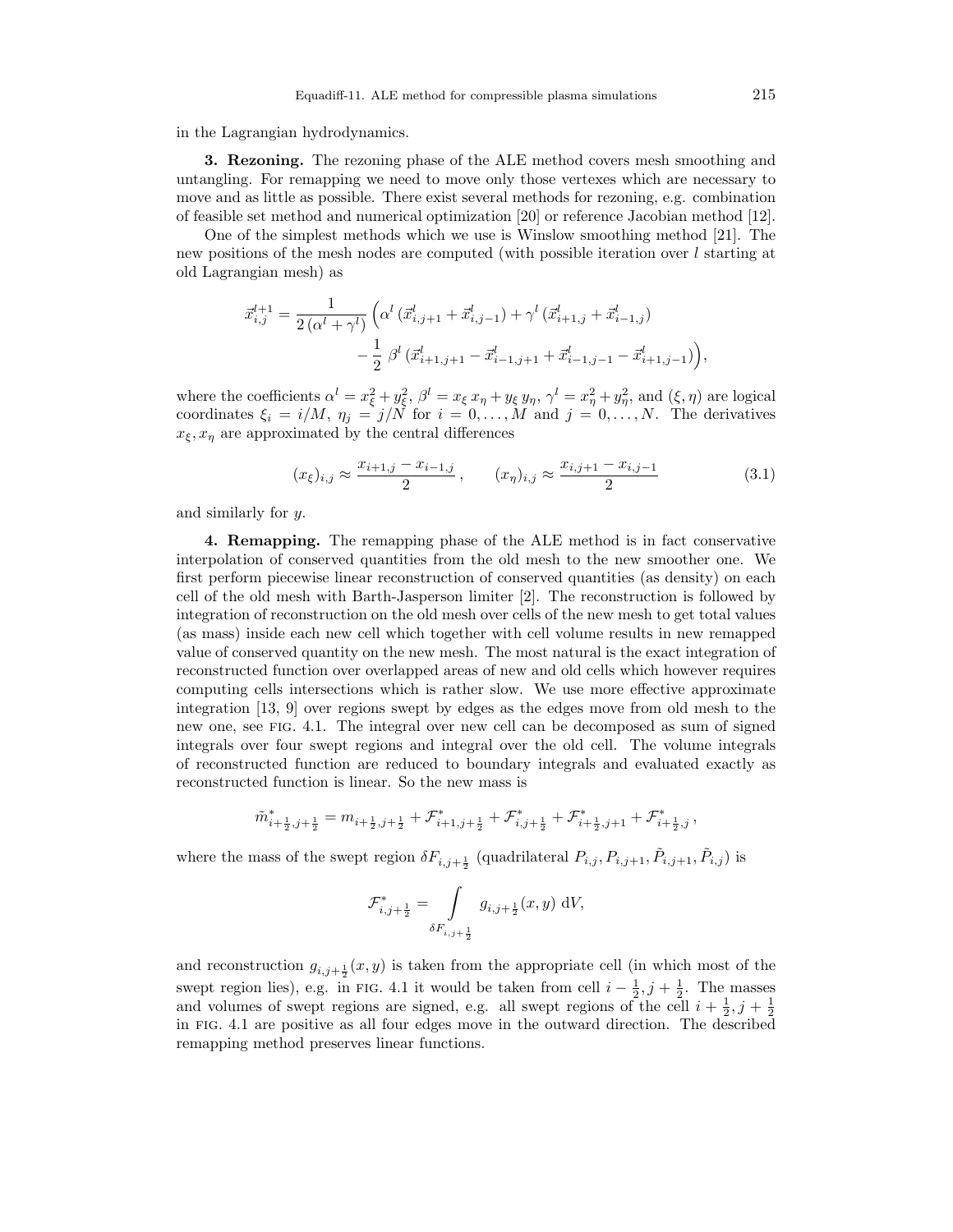However even with limiter reconstruction the remapping can introduce new extrema, i.e. it is not preserving local bounds. To preserve local bounds conservative redistribution, or repair [\[13,](#page-10-15) [18\]](#page-10-17), redistributes mass to the neighboring cells so that the local bounds are preserved.



FIG. 4.1. Old mesh with nodes  $P_{i,j}$  and dashed edges, new mesh with nodes  $\tilde{P}_{i,j}$  and solid line edges. One swept region is e.g. quadrilateral  $P_{i,j}, P_{i,j+1}, \tilde{P}_{i,j+1}, \tilde{P}_{i,j}$  defined by the edge  $P_{i,j}, P_{i,j+1}$  moving from the old to the new position.

5. Heat conductivity. The parabolic part of energy equation [\(1.3\)](#page-1-0)

$$
\rho \frac{\partial \epsilon}{\partial t} = \text{div}(\kappa \text{ grad } T)
$$

is treated separately by splitting (on temporally static mesh) from hyperbolic part of the whole system  $(1.1)$ – $(1.3)$ . It is transformed to heat equation for temperature T

$$
\rho \frac{\partial \epsilon}{\partial T} \frac{\partial T}{\partial t} = \text{div}(\kappa \text{ grad } T).
$$

For heat conductivity we use classical Spitzer-Harm plasma heat conductivity [\[19\]](#page-10-18)

$$
\kappa = C_\kappa \frac{T^{5/2}}{Z \ln \Lambda}
$$

where T is temperature, Z ionization and  $\ln \Lambda$  Coulomb logarithm. As the heat conductivity coefficient  $\kappa$  is non-linear function of temperature we can expect non-linear heat conductivity effects like heat waves, and the employed numerical method has to be able to deal with such effects.

We treat the space discretization of heat equation by the mimetic method [\[17\]](#page-10-19) which we describe here on the elliptic Poisson equation

$$
-div \kappa \text{ grad } T = f \qquad \text{on } V
$$

$$
(\kappa \text{ grad } T, \mathbf{n}) = \psi \qquad \text{on } \partial V
$$

treated on region V with boundary  $\partial V$  with Neumann boundary conditions. The Poisson equation is transformed into the first order equations, so called flux form

div 
$$
\mathbf{w} = f
$$
  
 $\mathbf{w} = -\kappa$  grad *T*.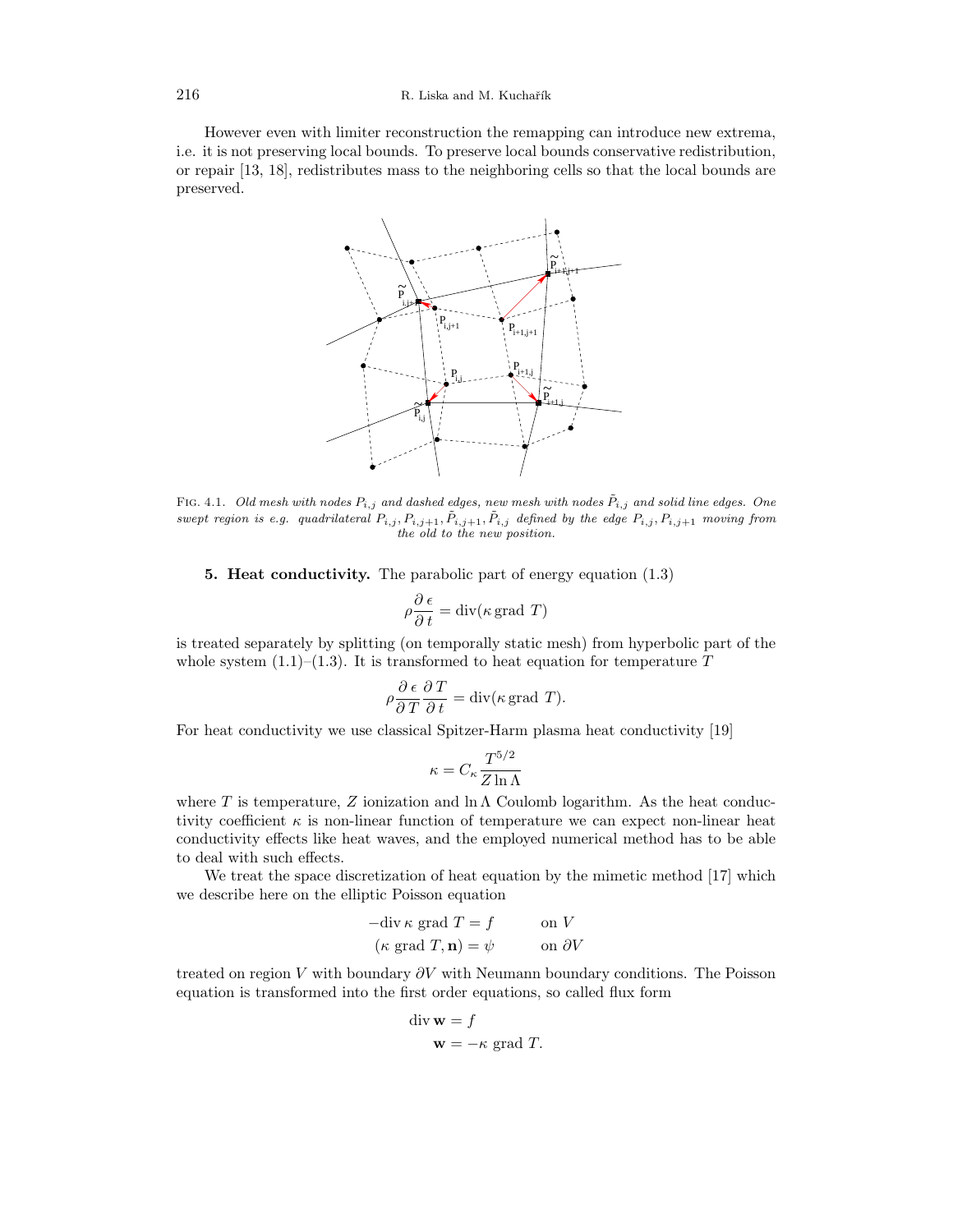We introduce the operators of generalized gradient

$$
\mathbf{G}T = -\kappa \text{ grad }T
$$

and extended divergence

$$
\mathbf{D}\,\mathbf{w} = \left\{ \begin{array}{ll} \text{div}\,\mathbf{w} & \text{on } V \\ -(\mathbf{w}, \mathbf{n}) & \text{on } \partial V \end{array} \right. .
$$

The integral properties of these operators are given by divergence Green formula and Gauss theorem. The divergence Green formula

<span id="page-5-0"></span>
$$
\int_{V} \operatorname{div} \mathbf{w} \, dV - \oint_{\partial V} (\mathbf{w}, \mathbf{n}) \, dS = 0 \tag{5.1}
$$

can be restated as  $(D \mathbf{w}, 1)_H = 0$  where we use the inner product on space H of scalar functions  $(u, v)_H = \int_V u v \, dV + \oint_{\partial V} u v \, dS$ . Gauss theorem

$$
\int_{V} T \operatorname{div} \mathbf{w} \, dV - \oint T(\mathbf{w}, \mathbf{n}) \, dS + \int_{V} (\mathbf{w}, \kappa^{-1} \kappa \operatorname{grad} T) dV = 0
$$

can be restated as  $(Dw, T)<sub>H</sub> = (w, GT)<sub>H</sub>$  where we use also the inner product on space **H** of vector functions  $(A, B)_{H} = \int_{V} (\kappa^{-1}A, B) dV$ . The operators **G**, **D** act between spaces  $H, H$  as  $G: H \to H, D: H \to H$ . Gauss theorem states that generalized gradient is adjoint operator of extended divergence  $\mathbf{G} = \mathbf{D}^*$ . The basic idea of support operator mimetic method [\[17\]](#page-10-19) is to mimic these two integral properties also in discrete case on spaces of discrete functions.

We discretize a scalar function u by values  $U_{ij}$  inside each cell ij and  $U_k$  at the center of each boundary edge  $k$  and a vector flux function  $\bf{w}$  at the center of each edge by the projections  $W \xi_{i,j}$ ,  $W \eta_{i,j}$  normal to the edge as shown in FIG. [5.1.](#page-2-0) This discretization of vector heat flux guarantees the continuity of normal flux through each edge. With these



FIG. 5.1. Scalar quantities  $U_{ij}$  are defined inside the cell and vector quantities **W** by projection of vector on edge normal at center of edges.

discretizations we define the discrete function spaces  $HC$ ,  $HL$  of scalar and vector grid functions respectively. On these discrete function spaces we define natural inner products as approximations of inner products on continuum function spaces. The natural inner product of scalar grid functions is

$$
(U,V)_{HC} = \sum_{ij \in \overline{V}} U_{ij} V_{ij} V C_{ij} + \sum_{k \in \overline{\partial V}} U_k V_k S_k
$$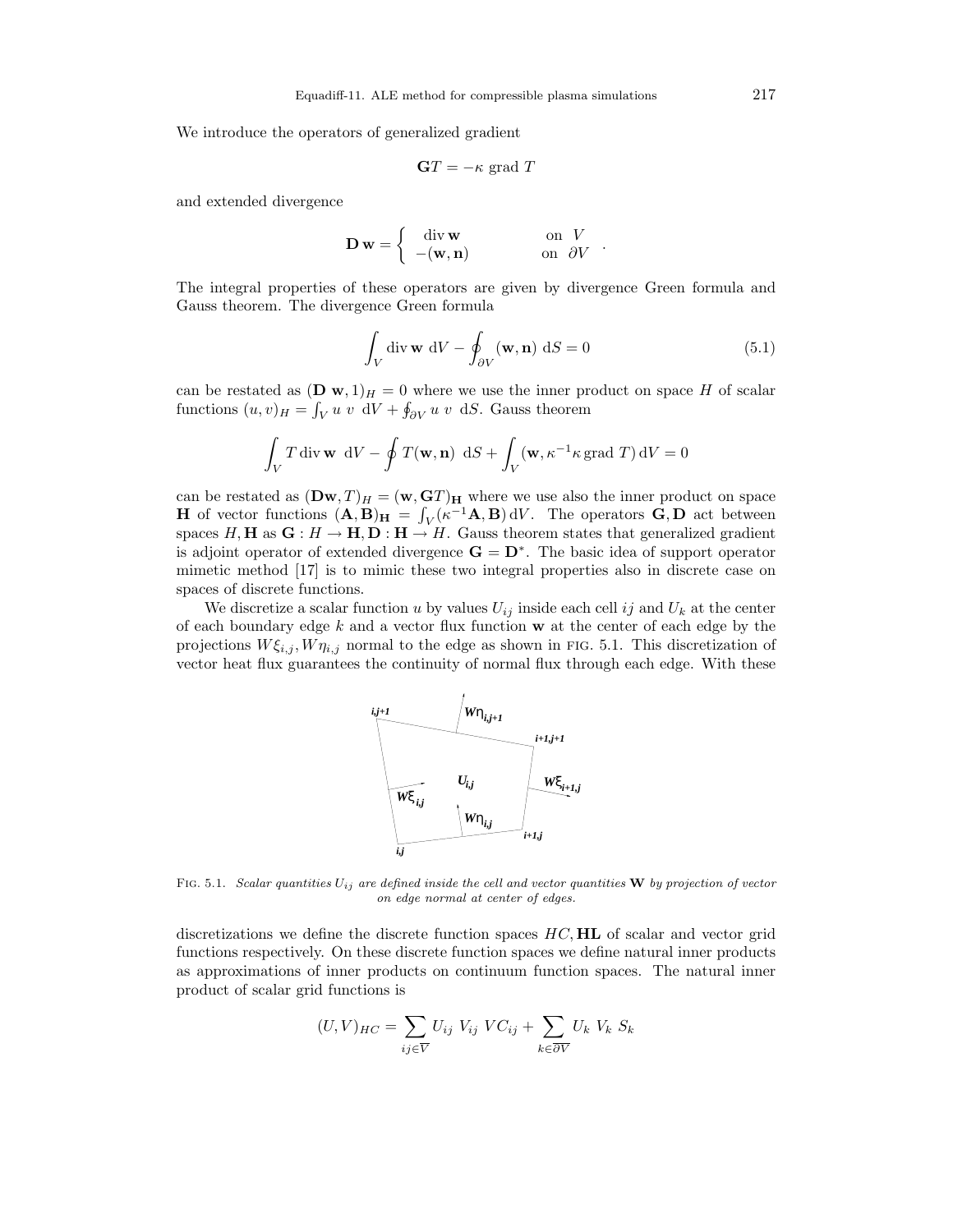where  $VC_{ij}$  is the volume of the cell ij,  $S_k$  is the length of the boundary edge k,  $\overline{V}$  is set of all mesh cells and  $\overline{\partial V}$  is set of boundary mesh edges. The natural inner product of vector grid functions is

$$
(\mathbf{A}, \mathbf{B})_{\mathbf{H}\mathbf{L}} = \sum_{ij \in \overline{V}} (\mathbf{A}, \mathbf{B})_{ij} \frac{V C_{ij}}{\kappa_{ij}}
$$

where at cell  $ij$  we have

$$
(\mathbf{A}, \mathbf{B})_{ij} = \frac{1}{VC_{ij}} \sum_{k=0}^{1} \sum_{l=0}^{1} (\mathbf{A}, \mathbf{B})_{ij}^{kl} V_{ij}^{kl}
$$

and at the node ij of cell ij, i.e.  $k = 0, l = 0$ 

$$
(\mathbf{A}, \mathbf{B})_{ij}^{00} = \frac{A\xi_{ij}B\xi_{ij} + A\eta_{ij}B\eta_{ij} + (A\xi_{ij}B\eta_{ij} + A\eta_{ij}B\xi_{ij})\cos\phi_{ij}^{00}}{\sin^2\phi_{ij}^{00}}
$$

and the weights  $V_{ij}^{kl} = V C_{ij}/4$  are used. To be able to evaluate the adjoint operator in natural inner products on discrete function spaces we also define formal inner products on discrete function spaces. The formal inner product of scalar grid functions is given by

$$
[U,V]_{HC} = \sum_{ij \in \overline{V}} U_{ij} V_{ij} + \sum_{k \in \overline{\partial V}} U_k V_k,
$$

and the formal inner product of vector grid functions by

$$
[\mathbf{A},\mathbf{B}]_{\mathbf{HL}} = \sum_{ij \in \overline{V}} A\xi_{ij} B\xi_{ij} + A\eta_{ij} B\eta_{ij}.
$$

The operators M, L connecting natural and formal inner products are defined by  $(U, V)_{HC} = [MU, V]_{HC}$  and by  $(\mathbf{A}, \mathbf{B})_{HL} = [L\mathbf{A}, \mathbf{B}]_{HL}$ .

Divergence discretization is simply derived by applying the divergence Green formula  $(5.1)$  to one cell ij

$$
(D\mathbf{W})_{ij} = \frac{1}{VC_{ij}}(W\xi_{i+1,j}S\xi_{i+1,j} - W\xi_{ij}S\xi_{ij} + W\eta_{i,j+1}S\eta_{i,j+1} - W\eta_{ij}S\eta_{ij}.)
$$

On the boundary edge the extended divergence is given by  $(D\mathbf{W})_{i0} = -W\eta_{i1}$ ,  $(D\mathbf{W})_{iJ} =$  $W \eta_{iJ}$ ,  $(D\mathbf{W})_{0j} = -W \xi_{1j}$ ,  $(D\mathbf{W})_{Ij} = W \xi_{Ij}$ . Now the discrete generalized gradient is defined as adjoint of extended divergence in natural inner products  $G = D^*$  so that  $(DW, T)_{HC} = (W, D^*T)_{HL}$ . When we transform this into formal inner products we obtain  $[\mathbf{W}, D^{\otimes}MT]_{\mathbf{HL}} = [\mathbf{W}, LD^*T]_{\mathbf{HL}}$  from which follows that  $LD^* = D^{\otimes}M$  where the formal adjoint operator  $D^{\otimes}$  can be constructed. So to get the gradient  $\mathbf{W} = GT$  of scalar  $grid$  function  $T$  the system

$$
L{\bf W} = D^\otimes M T
$$

has to be solved, so the gradient has global stencil. The described method is exact on piecewise linear solutions, otherwise it is second order accurate in space.

Now in heat equation  $aT_t - \text{div} \kappa$  grad  $T = f$  we use the same space discretization as described above for Poisson equation, i.e. the same discrete extended divergence and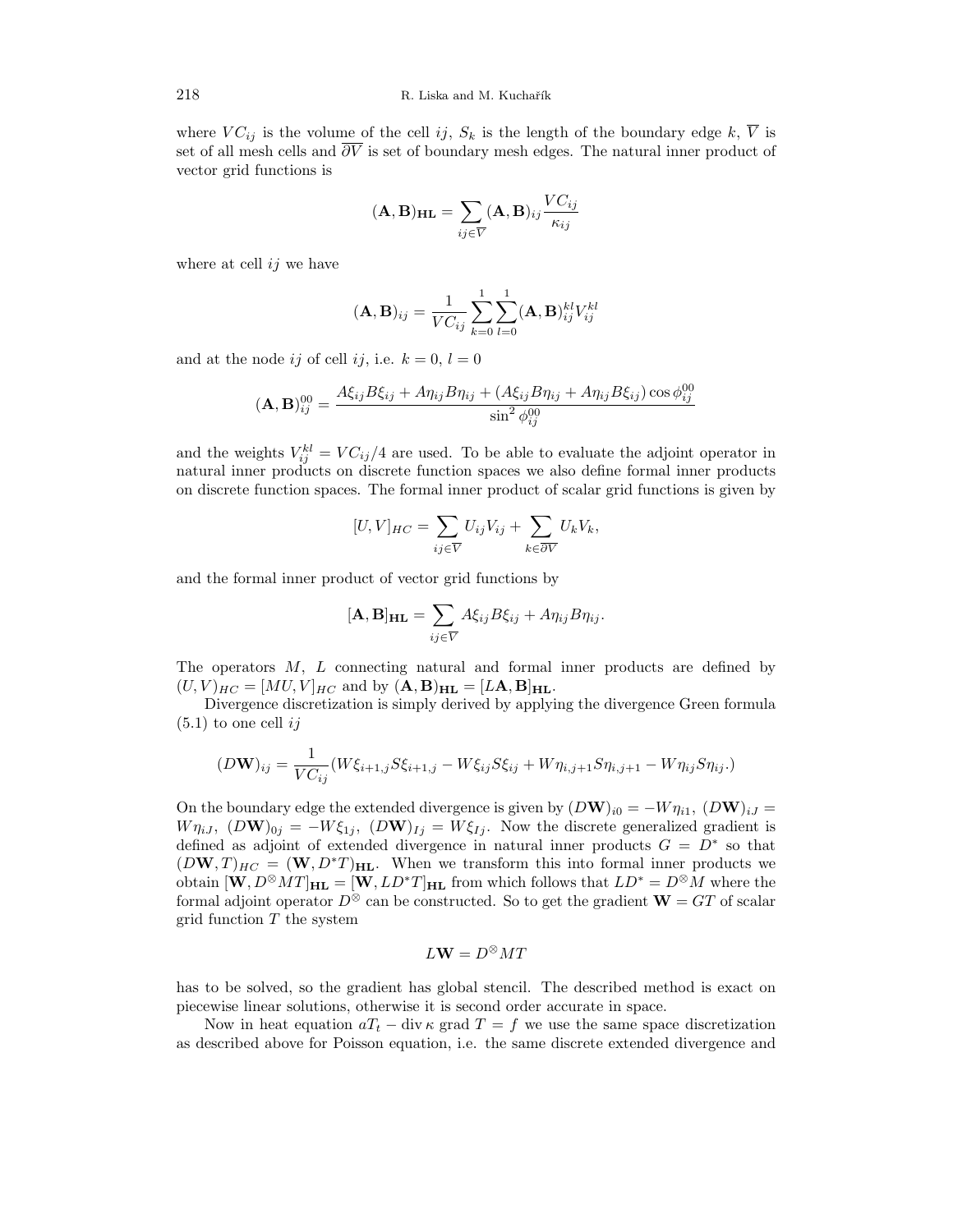generalized gradient operators  $D, G$ . We employ the implicit scheme (with explicit heat conductivity coefficient  $\kappa^n$ ) written in flux form

$$
a\frac{T^{n+1} - T^n}{\Delta t} + D\mathbf{W}^{n+1} = F^{n+1}
$$

$$
\mathbf{W}^{n+1} - GT^{n+1} = 0.
$$

If we express  $T^{n+1} = T^n + \Delta t/a(F^{n+1} - D\mathbf{W}^{n+1})$  and substitute it into flux equation we get

$$
\mathbf{W}^{n+1} - GT^n - \Delta t / aGF^{n+1} + \Delta t / aGD \mathbf{W}^{n+1} = 0,
$$

from which we can separate  $\mathbf{W}^{n+1}$ 

$$
(I + \Delta t/aGD)\mathbf{W}^{n+1} = GT^n + \Delta t/aGF^{n+1}.
$$

When we apply the operator  $L$  to this equation we obtain

$$
(L + \Delta t / aLGD)\mathbf{W}^{n+1} = LG(T^n + \Delta t / aF^{n+1})
$$

and as  $LG = LD^* = D^{\otimes}M$  the final system for  $\mathbf{W}^{n+1}$  is

$$
(L + \Delta t/aD^{\otimes}MD)\mathbf{W}^{n+1} = D^{\otimes}M(T^{n} + \Delta t/aF^{n+1}).
$$

This system has local stencil and the matrix of the operator  $L+\Delta t/aD^{\otimes}MD$  is symmetric and positive definite  $(a = \rho \epsilon_T > 0)$  so that the conjugate gradient method can be applied to iterative solution of this system. Finally having fluxes  $\mathbf{W}^{n+1}$  the temperature  $T^{n+1}$  is given by

$$
T^{n+1} = T^n + \Delta t / a (F^{n+1} - D \mathbf{W}^{n+1}).
$$

The presented numerical method for heat equation works well on bad quality meshes appearing in Lagrangian simulations, it allows discontinuous diffusion coefficient and treats well non-linear heat waves.

6. Laser absorption. For laser absorption we employ the simplest model. The laser beam is coming from right and penetrates the material till the critical density

$$
\rho_c = 1.86 \cdot 10^{-3} \frac{A}{Z \lambda_\mu^2}
$$

where A is atomic number, Z plasma ionization and  $\lambda_{\mu}$  laser wavelength in  $\mu$ m. The laser is absorbed on the critical surface which is the surface with critical density.

On the right boundary the incoming laser intensity is  $\mathbf{I} = (-I(t, y), 0)$  with typically Gaussian dependence in both t and y. The  $(x, y)$  components of laser intensity are projected on the normals to the edge in the center of each edge as either  $I\xi_{i,j+1/2}$  or  $I\eta_{i+1/2,j}$ as shown in FIG.  $6.1(a)$  $6.1(a)$ . As we need critical surface to move smoothly during simulation we use a special treatment to get values of laser intensity at each edge. The density at nodes  $\rho_{ij}$  is obtained by interpolation (weighted by subzonal volumes) from two neighboring cells on right  $\rho_{i+1/2,j+1/2}$  and  $\rho_{i+1/2,j-1/2}$ . If both these densities are subcritical the laser penetrates to the node i, j and thus density  $\rho_{ij}$  should be also subcritical. Typically density on left of critical surface are very high (compared to critical density) and if we would interpolate density from four surrounding cells we would obtain wrong (too high)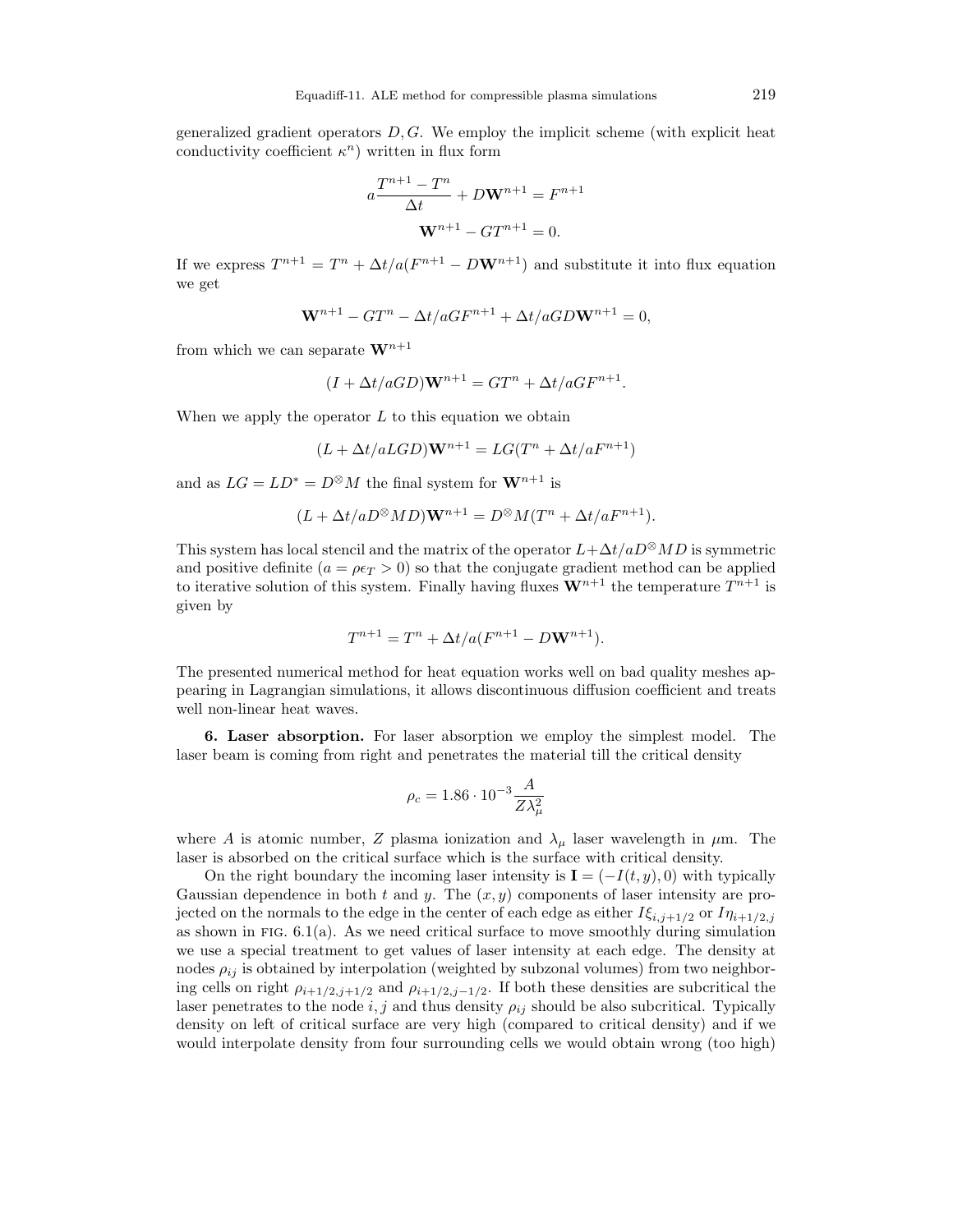

Fig. 6.1. (a) Local projection of laser intensity to normals of edges. (b) Laser penetrates till the critical surface.

density at nodes which are close to critical surface. Having density values in each node we can proceed to evaluate laser intensity on each edge connecting two nodes. If the density at both nodes is subritical we set updated edge length  $S<sup>L</sup>$  to actual length of the edge. If density at both nodes is supercritical we set projected laser intensity I on this edge to zero. In all other cases density at one node is subcritical and at the other node is supercritical meaning that this edge intersects the critical surface. Then we find on the edge the point with critical density  $\rho_c$  (assuming density in linear on the edge) and we set updated edge length  $S<sup>L</sup>$  to the length of the edge segment with subcritical density.

The divergence of laser intensity at the cell  $ij$  is zero if density in all four nodes of the cell is either subcritical or supercritical. Otherwise we set divergence to

$$
(D\mathbf{I})_{ij} = \frac{1}{VC_{ij}} (I\xi_{i+1,j} S\xi_{i+1,j}^L - I\xi_{ij} S\xi_{ij}^L + I\eta_{i,j+1} S\eta_{i,j+1}^L - I\eta_{ij} S\eta_{ij}^L)
$$

which is obtained from integral of divergence over the cell replaced by integral over cell boundary. The divergence of laser intensity is included in internal energy equation (without heat conductivity)

$$
\rho \frac{d\,\epsilon}{d\,t} + p \operatorname{div} \mathbf{u} = -C_a \operatorname{div}(\mathbf{I})
$$

which transfers laser energy into internal energy of plasma. The laser absorption coefficient  $C_a$  is estimated by 0.5 for first and 0.75 for third harmonics. Note that the divergence of laser intensity is non-zero only for cells which are intersected by the critical surface, see FIG.  $6.1(b)$  $6.1(b)$ .

7. Laser plasma simulations. We present here one application of our developed ALE code to simulation of an experiment [\[10\]](#page-10-20) performed at Prague PALS laser facility. Pure Lagrangian code is unable to simulate this high velocity impact problem. The initial setup of the problem is presented in FIG. [7.1\(](#page-2-0)a). The Aluminum disc with  $d = 11 \mu$ m,  $r = 150 \mu m$  is irradiated from right by intensive laser beam pulse with energy 240 J, wavelength  $\lambda = 1.315 \mu m$  and 400 ps length. The disc is ablatively accelerated towards massive Aluminum target in the 200  $\mu$ m distance. The first part of simulation covers disc acceleration by laser beam and its resulting density at time  $t = 3$ ns is presented in  $FIG. 7.1(b)$  $FIG. 7.1(b)$  $FIG. 7.1(b)$  and shows the disc shortly before hitting the massive target. The average disc speed at this moment is 67 km/s and average temperature is 4.7 eV. The final disc data at time  $t = 3$ ns are interpolated to the new computational mesh and form the initial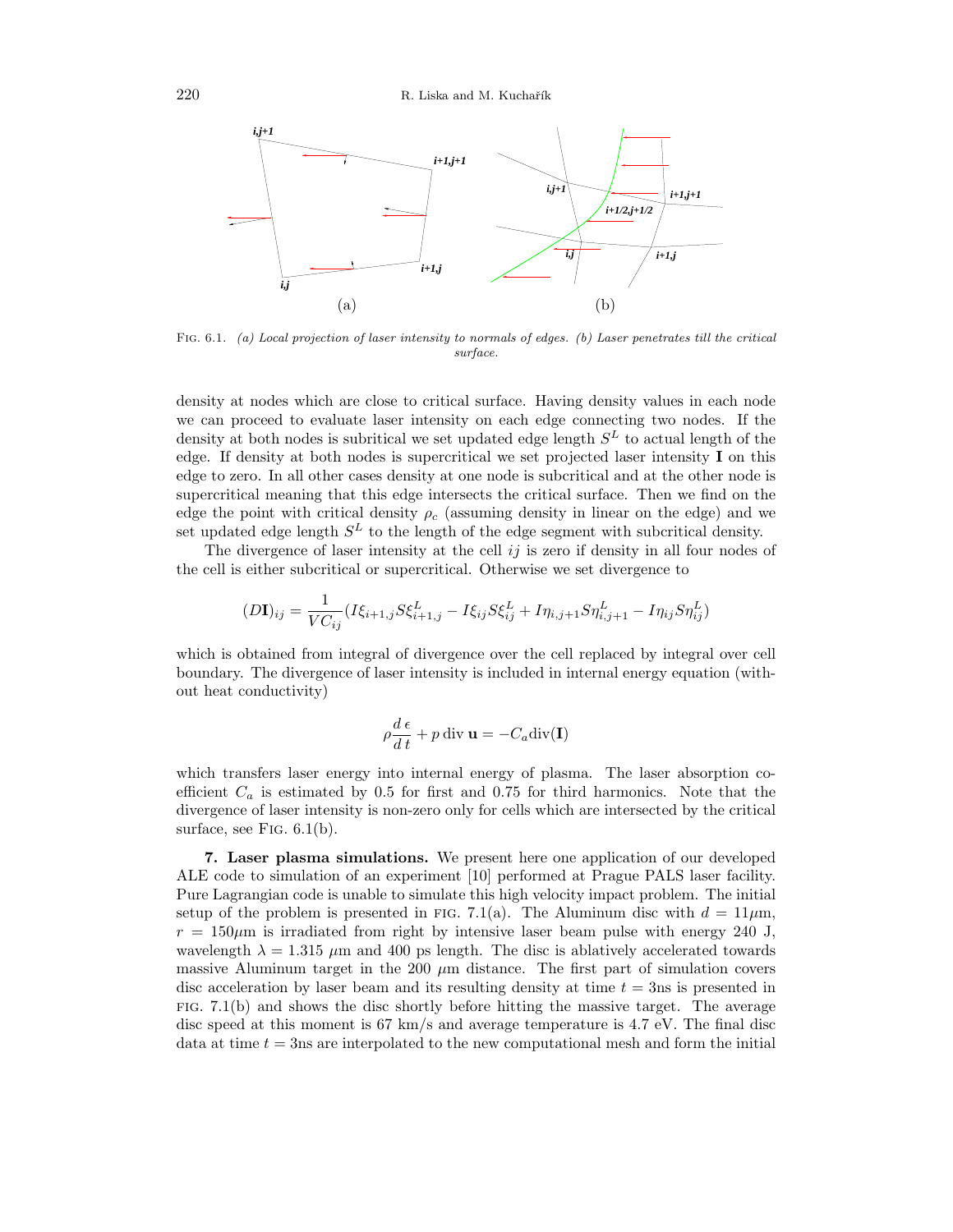

FIG. 7.1. (a) Disc flyer problem setup. (b) Density in  $g/cm^3$  of disc flyer at  $t = 3ns$ , vertical blue line on left is right boundary of massive target, red curve on right is zero contour of horizontal velocity, what is left of this curve flies left what is right of this curve flies right.

conditions to the second part of simulation which covers the high velocity impact of the disc into the massive target which creates a crater in the massive target. The temperature of the massive target at time  $t = 40$ ns after the impact is presented in FIG. [7.2](#page-9-0) with three different color maps distinguishing solid (shades of gray), liquid (rainbow from blue to red) and gas (shades of brown) phases of Aluminum. Shock wave which in one part has circular shape is formed on the solid-liquid phase interface. The liquid-gas phase interface does not move further into the massive target and give us the simulated shape of crater.



<span id="page-9-0"></span>FIG. 7.2. Temperature in eV for disc flyer problem at time  $t = 40$  ns.

Acknowledgments. The authors acknowledge the partial support of the Czech Ministry of Education grant MSM 6840770022, research center LC 528, and the Czech Grant Agency grant GACR 202/03/H162. The authors thank M. Berndt, V. Dyadechko, R. Garimella, P. Havlík, R. Loubère, L. Margolin, M. Shashkov, B. Swartz, and B. Wendroff for fruitful discussions and constructive comments.